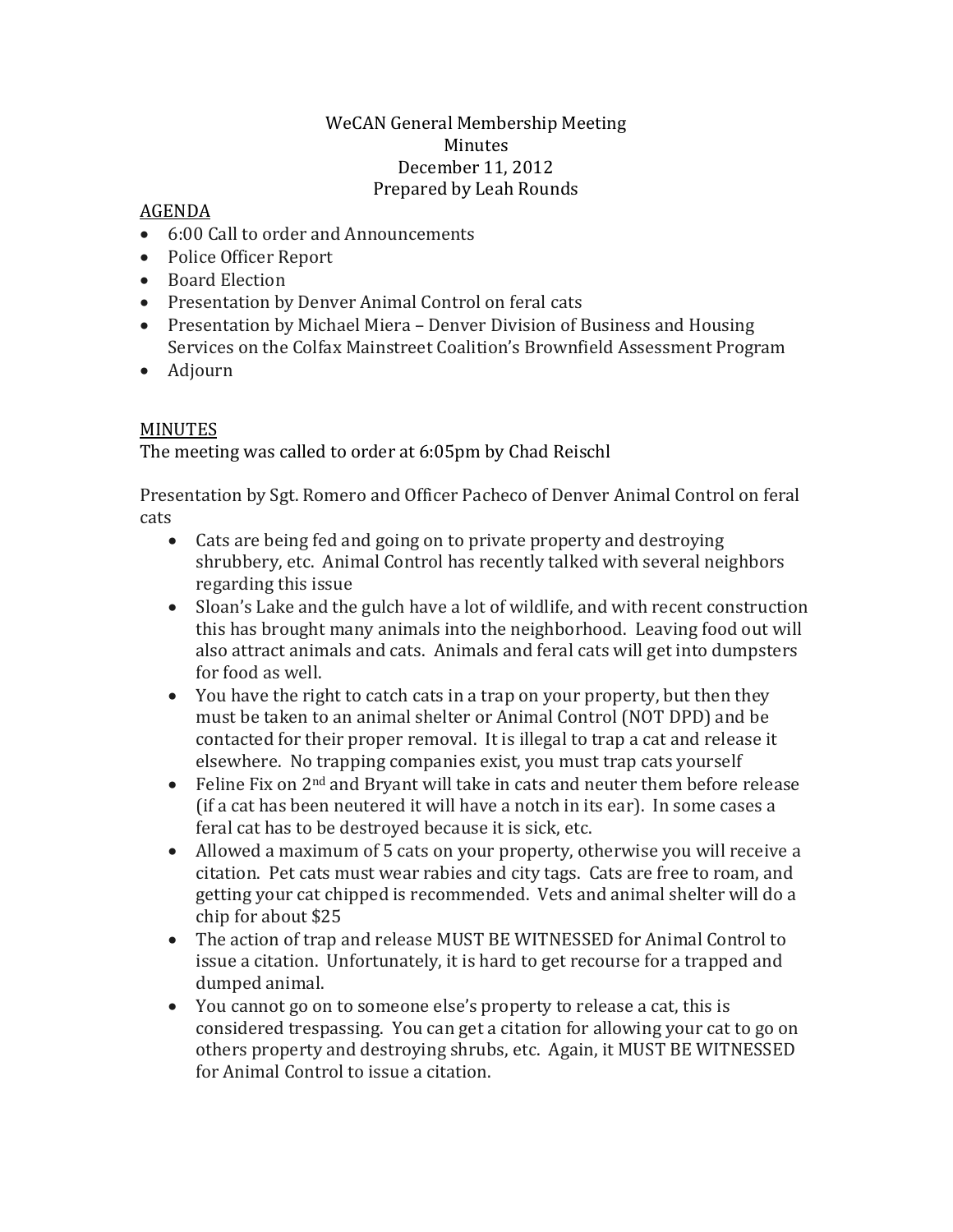- Call 311 or Animal Control on dogs roaming the neighborhood. Animal Control can talk to the owners in hopes of resolving the issue before further action needs to take place.
- Contact information for Officer Pacheco 720-913-1311

Denver Police Officer Jay Wittenberg for District 1

- Department is currently working on a new way to present the crime data for the neighborhood so they are easier to understand by the public
- Been an increase in car thefts, reminders on keeping car doors and windows locked, keep valuables out of car, don't let the cars run with the key in the ignition now that the weather is turning colder.
- Home burglaries general spike during the holiday season, so again, keep doors ands windows locked
- There was a prostitution sting last week, 23 "Johns" were arrested in about a 5-hour period. Johns are jailed and their cars can be impounded for up to a year.
- SCAT team is currently doing surveillance of a few businesses along Colfax that are suspected of illegal activity
- Any traffic issues (like speeding along  $14<sup>th</sup>$ ) are best taken up with Susan Shepherd
- You can sign-up for email updates and 'like' on facebook for DPD District 1 updates

Susan Apodaca from the "CHARLAR" Program

- The program provides health programs and classes on cardiovascular health, including diabetes, cholesterol, etc. They have 11 different classes
- The first class starts on Jan. 22, 2013 at Girls Inc. from 10am-12pm. There will also be an evening class at the Presentation Church on Thursday evenings.
- Classes are intended for Latinos over age 45, but Susan welcomes anyone over 45 to participate

Matt from DUG (Denver Urban Gardens)

- Matt has been leading the community garden team, and their task now is to come up with a name for the garden. He is opening it up to the neighborhood to nominate names for the garden. Email ideas to [LDGgarden@gmail.com](mailto:LDGgarden@gmail.com)
- The garden is currently in phase 1, they are working on fundraising to start phase 2. Contact Matt if you want to help with the garden efforts or reserve one of the 38 plots

Presentation by Michael Miera and Dave Wilmoth from the Denver Division of Business and Housing Services on the Colfax Mainstreet Coalition's Brownfield Assessment Program

• Awarded a \$900k grant to do environmental assessment along the Colfax corridor (from Indiana to Yosemite and  $12<sup>th</sup>$  to  $17<sup>th</sup>$  in Lakewood and Denver,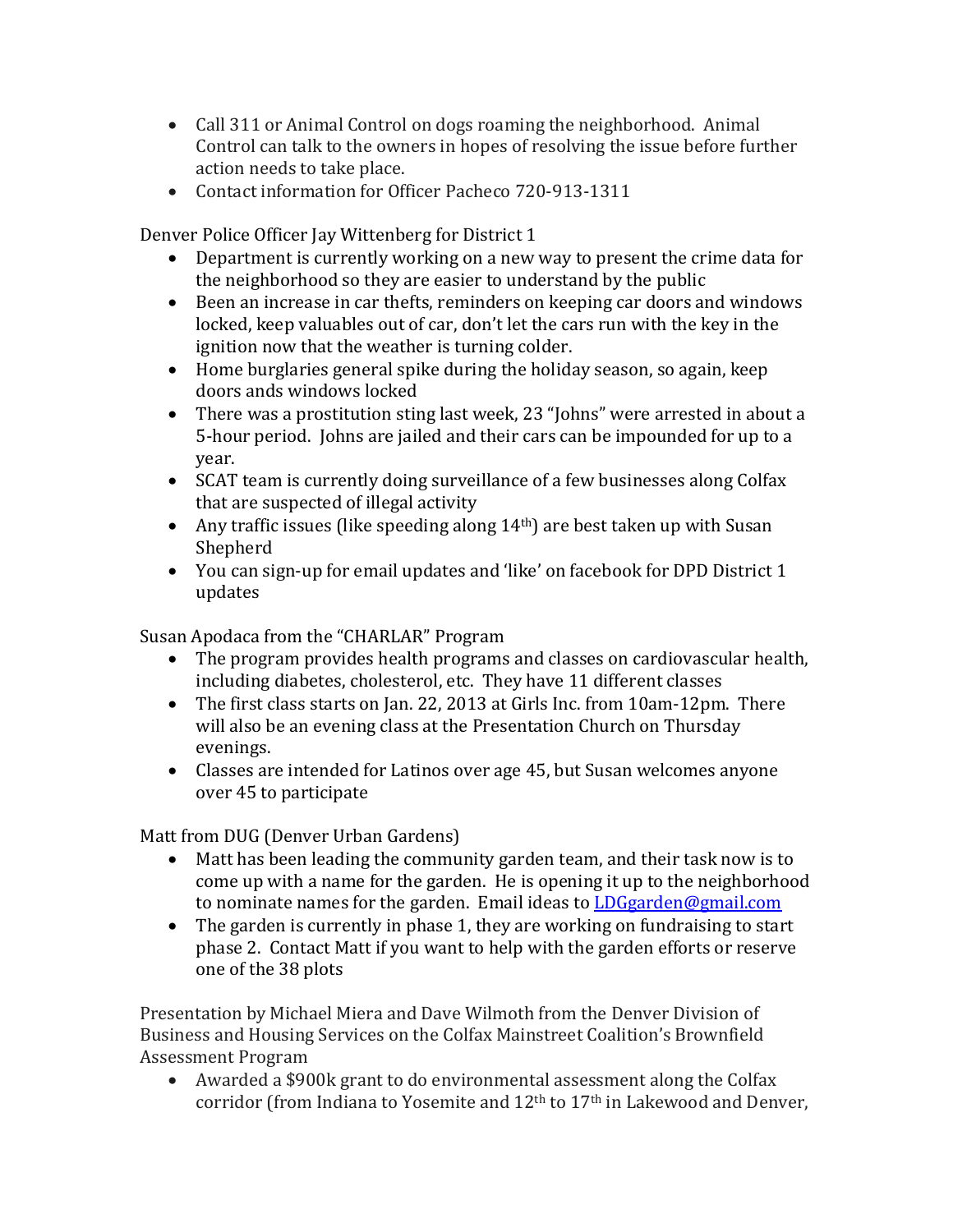and the Federal Center). This will help with revitalization along Colfax, and with so much development going on in our neighborhood, these assessments can help spur further development

- Will mostly be doing standard environmental due diligence (phase 1); now and then sampling, etc on ground (phase 2) can happen. Roughly 18 sites will be assessed, and these are often old gas stations, dry cleaners, etc. where contamination is likely still there. Redevelopment often doesn't occur because of the unknown and concern over contaminates
- This grant will just do the assessment piece (does not fund clean-ups, etc), but they can help potential developers find resources and assist in the cleanup process
- Colorado has a voluntary clean-up program, but most people comply because it gives developers certainty that the site is clean and they will not be liable for any future problems
- This is a Federally funded grant program, so all results, studies, info, etc. will be made public
- Website www.colfaxmainstreet coalition.org has information on the application process. A steering committee is meeting next week to look at potential sites. Currently working on reaching out to the community to find potential property owners and prospective developers, there is the desire to reward projects that can help spur redevelopment.
- Benefits of doing these types of assessments include: overcoming early hurdles by developers, putting properties on the path to clean-up, a decrease in vacancy rates, and reduce risk of environmental harm.

New Member Drawing – Gift certificate to Lake Steam Baths

## Announcements

- NO public WeCAN Board of directors meeting this month.
- WeCAN's next General Meeting will be held at Confluence Ministries at 6:00 pm on January 8, 2013
- Save the date: On Sunday afternoon Jan. 27<sup>th</sup> come join, Natalie James and Chad Reischl in promoting the Denver Digs Trees Street Tree Program by delivering flyers and talking to neighbors about the importance of planting trees along our streets. Look for more info in the upcoming newsletter.
- Recycle metal to support WeCAN: call Bill Baker, 303-946-8230 or email [bigbuddy2@comcast.net](mailto:bigbuddy2@comcast.net) . Metal recycling is the main source of WeCAN's money
- Leah Rounds asks you to help her support local schools through the "Box Tops for Education" program, bring your boxtops to WeCAN mtgs and she'll take them to the schools.

Board Elections – Motion carried to elect all Board of Director candidates

- Officers:
	- o Chad Reischl and Ben Stetler: Co-Presidents
	- o Alan Burch: Vice President